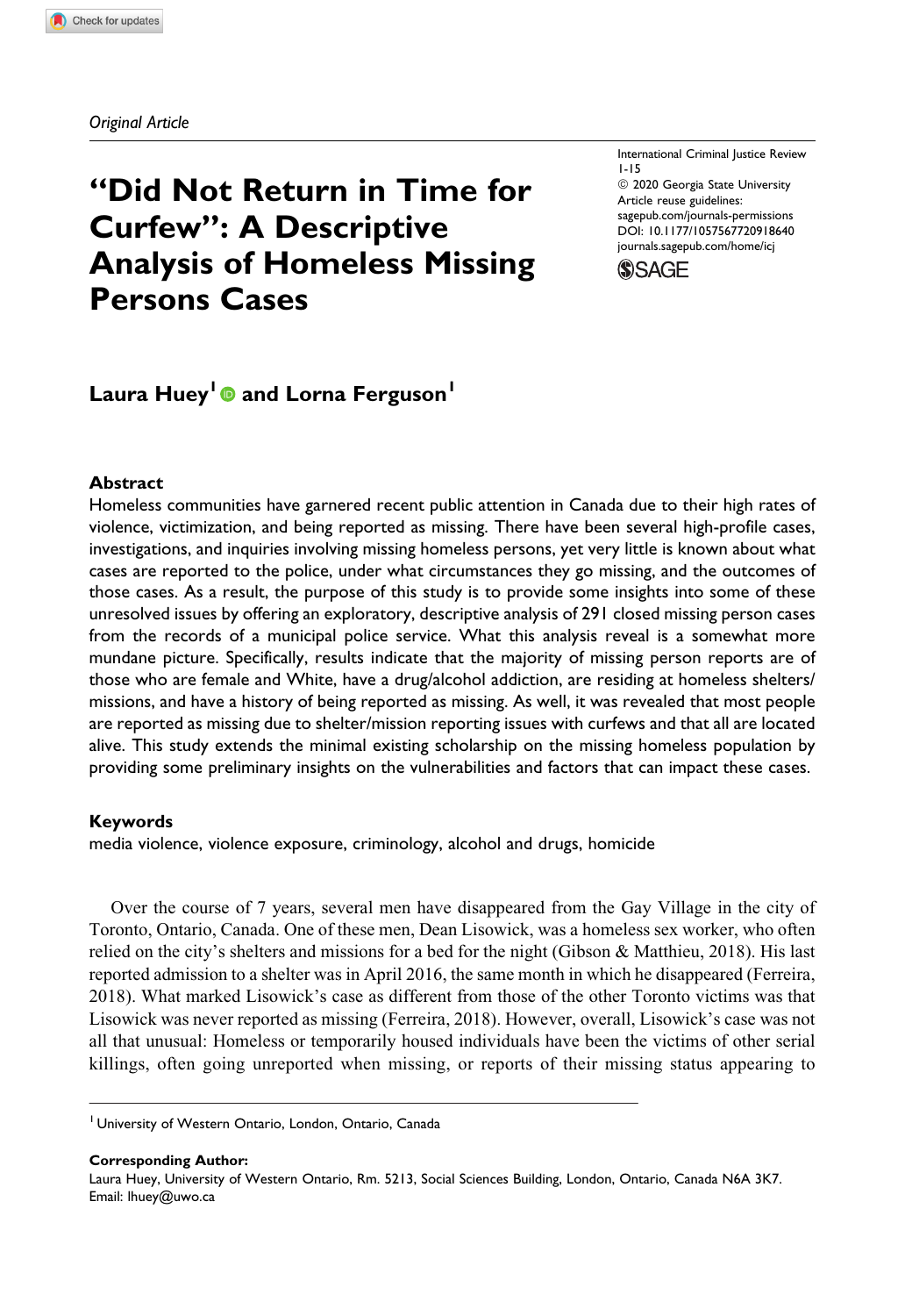generate little investigative attention (LePard, 2010; Oppal, 2012). As such, stemming from these reports and other cases of a similar nature, there has been significant public attention to the links between homelessness, missing reports, and criminal victimization as exemplified by several recent inquiries and reviews<sup>1</sup> and reports.<sup>2</sup>

Despite the increased awareness of this phenomenon, there has been surprisingly little detailed research produced on the homeless population and missingness. Much of what is available from the scholarly community include editorial comments on specific issues (Hansen & Dim, 2019) and media and other discourse analyses (Gilchrist, 2010; Morton, 2016). This is also the issue with the analysis of missing person cases more generally, which has only recently become a field of serious academic interest. As a result, despite a wealth of literature showing high rates of violence within homeless communities (D'Ercole & Struening, 1990; Fitzpatrick et al., 1993; Perron et al., 2008; Tucker et al., 2005), and several high-profile cases, investigations, and inquiries involving missing homeless persons, we know very little about who goes missing, what cases are reported to the police, under what circumstances they go missing, and the outcomes of these cases.

The present study seeks to provide some first insights into some of these unresolved issues by offering an exploratory, descriptive analysis of 291 closed missing person cases from the records of a municipal police service. What this analysis reveals is a rather more mundane picture of who is reported missing, the circumstances under which they are reported missing, and the outcomes for cases studied.

# Missing Persons

At present, there is no one standard definition of "missing" or "missing person." Definitions vary and include, "if a person is absent from their usual places" (Payne, 1995, p. 334) and "someone whose whereabouts are unknown, and there are serious concerns for their safety and welfare" (James et al., 2008, p. 4). Different terms have also been used interchangeably within the research literature including absconding, eloping, and unexplained absence—resulting in a "lack of specificity," "inconsistent usage" of terms, and "overlapping definitions" (Lissemore et al., 2019, p. 143). Further, "wandering" among individuals with dementia and other cognitive impairments is sometimes included and, at different times, treated as a separate phenomenon (Lissemore et al., 2019.). Some have even attempted to distinguish missing persons based on intent or outcome, such as "runaway," "suicide," and "foul play" (Foy, 2016). What this highlights is the issue of ambiguity and lack of standardization in the definition and classification of what constitutes a person as missing.

For the purposes of this study, the definition employed was created by the Association of Chief Police Officers (ACPO, 2013): "Anyone reported to police or by police as someone whose whereabouts are unknown, whatever the circumstances of their disappearance, and they are considered missing until located" (p. 5). Simply put, a definition that includes the aspect of policing reporting makes sense in the present context, given the reliance on police data for the analysis to follow. Further, the ACPO definition is echoed by other police groups, including what is used by the Royal Canadian Mounted Police (2019), "a missing person is anyone reported to, or by police, as someone whose whereabouts are unknown, whatever the circumstances of their disappearance may be."

Recent estimates on the number of missing cases in Canada indicate that there are anywhere from 70,000 to over 100,000 missing reports generated each year (CCIMA, 2012). For adults, most of these reports are said to involve males (57%) and are concluded within the first 24 hours (60%), with 88% being solved within a week. In contrast, for reports concerning children, most cases involve females (58%), are runaways (73%), and are found within 24 hours (62%), while 92% are concluded within a week (Canada's Missing, 2018). This suggests that the overall picture of missing persons in Canada includes adult male and female youth cases that are resolved within a short period of time.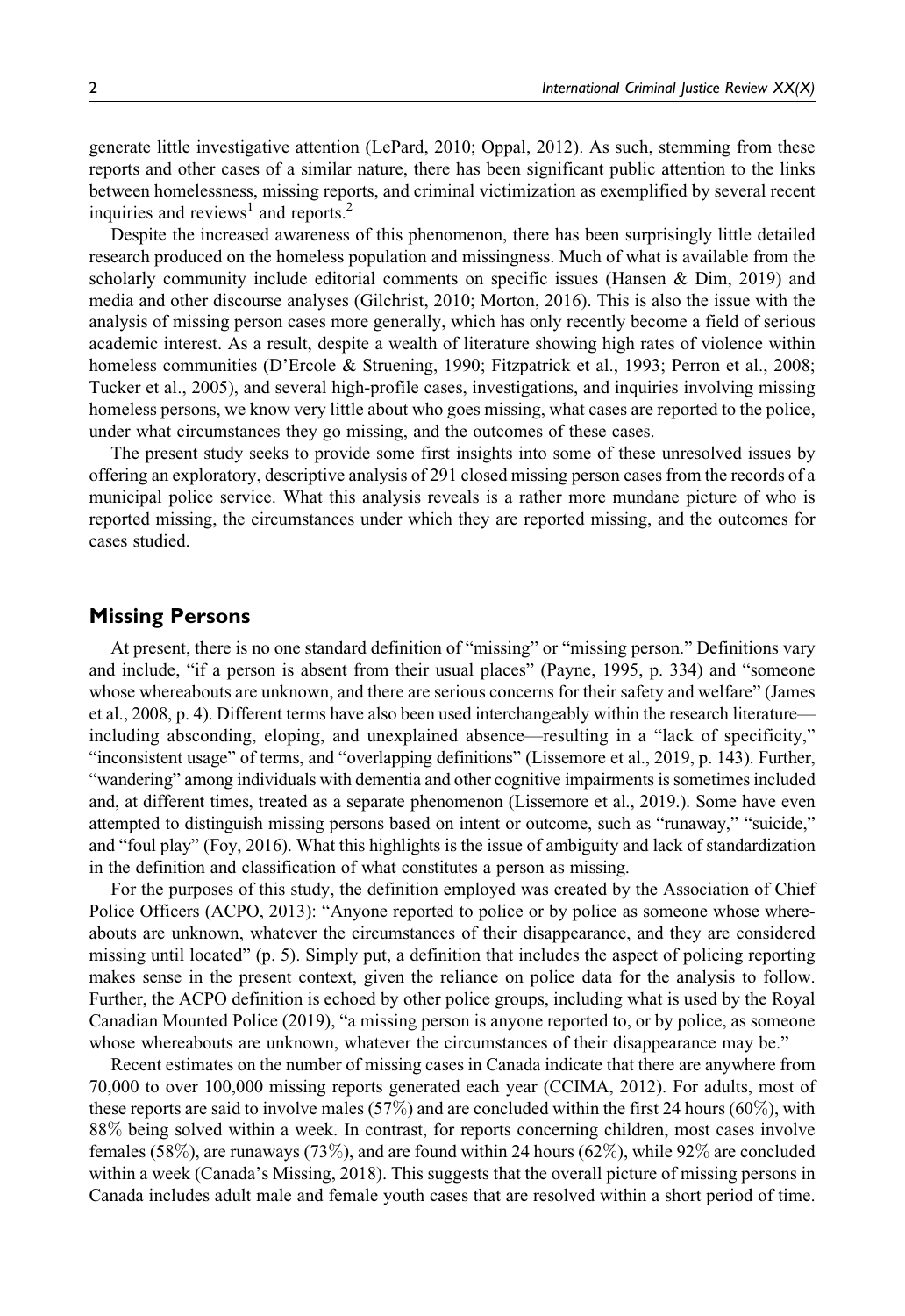#### Who Goes Missing?

One of the earliest studies to explore the phenomenon of missing persons was conducted by Hirschel and Lab (1988). Using police data, they explored the demographic characteristics of 864 individuals reported missing for the year of 1984 as well as the circumstances under which they went missing and returned. What these authors observed was that, while females and African American people were overrepresented given their numbers in the general population of the city from which the cases came, there was a significant degree of variability in their sample. From this, they concluded that "the diverse nature of the population of missing persons prevents the proposal of any single line of remedial action" (Hirschel & Lab, 1988, p. 44). Subsequent studies have confirmed these results, similarly finding demographic variability as a result of the diverse personal motivations and factors involved in people's disappearances—from avoiding economic and personal stressors (Sveticic et al., 2012) to "wandering" (Albert, 1992) to mental health problems (Sowerby & Thomas, 2017).

Over the past decade, much of the interest in homeless or temporarily housed missing persons has been driven by media attention on a handful of high-profile serial killer investigations (i.e., the McArthur case in Toronto noted above, the Green River Killer case in Seattle, the Pickton Case in Vancouver, among others), and by an ongoing Canadian federal inquiry into murdered and missing Indigenous women. This is no less the case concerning scholarly research in the area, which has tended to disproportionately focus on these types of police investigations rather than on the more voluminous, if routine, missing person cases involving homeless communities as a whole. As a result, the image of the missing homeless person—both in mass media and in scholarly communications—has primarily been of a sex worker, who is typically a female and often Indigenous. To illustrate, several of the published, peer reviewed articles on homeless missing persons located for this paper focused, in whole or in part, on impoverished sex workers missing from street-based communities and/or murdered by a serial killer (Horan & Beauregard, 2018; LePard et al., 2015; Morton, 2016; Strega et al., 2014). Others simply stated that homeless persons are underreported among the missing (James et al., 2008).

One notable exception to the literature described above is a study by Pakes et al. (2014), which, by drawing on case notes from the UK Missing Persons Bureau database, analyzed 15 cases of individual "absconders." It was observed that these individuals had multiple risk factors—including mental health issues, suicidal ideation, physical disabilities, and a lack of family and social ties. Several were also homeless. It is important to note these were not individuals who were abducted or became lost; each chose to leave health care and other facilities, were subsequently reported as missing, and deliberately sought to avoid detection. Rather than being helpless victims, absconding was seen as a form of personal autonomy and resistance to institutions and situations in which their autonomy felt threatened (Pakes et al., 2014). Another exception was a study by Cohen et al. (2008) examining 1,907 uncleared missing person cases that found that approximately 7% of these cases involved homeless individuals or those who were known to be involved in street-based communities. Other than these two studies, no research was located which included information on the missing homeless population, thereby rendering this group as invisible and understudied within missing person literature.

# Possible Outcomes of a Missing Person Case

While ongoing missing person cases garner a significant amount of media attention in the form of "whodunnit mysteries," most cases reported to the police are solved (Payne, 1995; Shalev et al., 2008). For closed cases, there are only two possible outcomes: The individual was located alive, or the individual has been found deceased.

In relation to the former, studies show that individuals are located alive, often within a matter of days (Cohen et al., 2008; Payne, 1995; Shalev et al., 2008; Tarling & Burrows, 2004). One UK study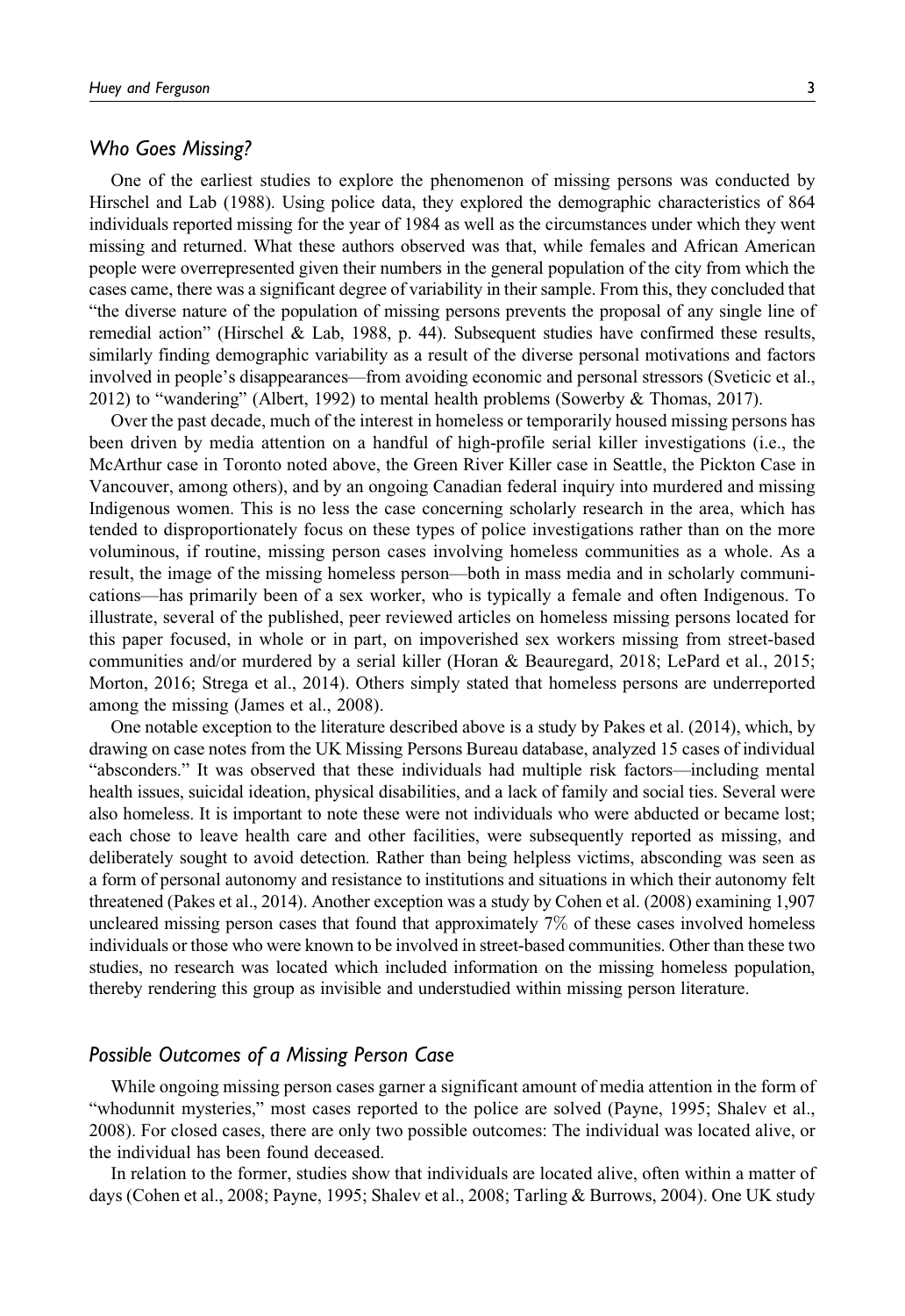found that the majority of missing persons located tend to be found within 50 miles of where they were last seen (Shalev et al., 2008). Such findings echo the earlier study by Hirschel and Lab (1988) who said that "most people reported missing had disappeared voluntarily for a variety of personal reasons and remained away a short period of time until they decided to return on their own or were located by others" (p. 43). Unfortunately, none of the individuals in that studied sample were identified as homeless, so we have little way of knowing whether this pattern holds for individuals within this population. Less frequently, individuals reported missing will be found deceased, having died as a result of one of the several causes: accident, natural causes, suicide, and homicide. One of the few studies to directly examine the likelihood of a missing person case closing due to the death of the subject found that the overall risk of a fatal outcome is "low" (Newiss, 2006).

Concerning accidents, beyond media reports of hikers and skiers who wander off trails or otherwise become lost and die from falls or avalanches, little is known about the rates of accidental deaths among those reported missing. One of the few studies to explore this possibility found that "in only three cases (of 824 reports) was the ultimate fear, the death of the subject" (Hirschel & Lab, 1988, p. 43). We know a little more about mortality rates among homeless populations. Accidents are a frequent cause of higher mortality for this group. Accidents in this context include "poisoning [drug overdoses], traffic accidents and falls" (Nilsson et al., 2013, p. 55). Aside from the higher rates of overdose deaths, one study of the leading causes of death for younger men (aged 18–24) who accessed shelter systems found "the most frequently identified mechanisms of traumatic accidental death were falls from stairways or buildings and being struck by a motor vehicle, streetcar, or train" (Hwang, 2000, p. 2155). Similarly, a 30-year study of homeless mortality in Scotland found that homeless citizens were 5.4 times more likely to be admitted to hospital with an accidental head injury, and those reporting head injuries were significantly more likely to have died during the study period (McMillan et al., 2015).

Studies on the outcomes of missing persons cases have identified deaths as a result of natural causes as a factor in why some individuals are reported missing. Having failed to turn up, they are reported missing and then subsequently discovered having died (Tarling & Burrows, 2004). Elderly individuals who "wander" as a result of dementia or other cognitive impairments, as well as young people or others who become lost, are at risk of dying of natural causes if not found. Weather is thus a critical factor in some instances, leading to both hypothermia and hyperthermia (Kibayashi & Shojo, 2003). While the weather can also lead to deaths among homeless individuals (Roncarati et al., 2018), more commonly reported are deaths due to disease processes. In particular, it has been found that the leading causes of natural death in this population are cancer and heart disease (Hwang, 2000) as well as chronic liver disease (Roncarati et al., 2018) and, in some studies, AIDS and other communicable diseases (Hwang, 2000).

Suicide is a significant concern in missing person cases, as 'going missing' has been identified as often being a precursor to a suicide attempt (Sveticic et al., 2012), and within homeless populations. Indeed, it has been well-reported within the literature that homeless individuals are at an increased risk of suicidal ideation (Desai et al., 2003), are more likely to attempt suicide (Coohey et al., 2015), and experience relatively high rates of death by suicide (Sinyor et al., 2017; Vasiliadis et al., 2015). To briefly illustrate, one study found that suicide rates among a homeless sample were 10 times higher than in the general population (A. A. Patterson & Holden, 2012).

Although media attention on missing person cases tends to focus near-exclusively on the possibility of homicide as an outcome—particularly at the hands of a serial murderer—in many countries, including Canada, homicide continues to be a statistically rare phenomenon relative to other possible outcomes (UNODC, 2019). In each of the general studies on missing persons that explored case outcomes, homicide was observed to be infrequent. For example, Hirschel and Lab (1988) found that homicide occurred in only three of the cases they studied. Similarly, in an analysis of 250 missing person cases in the UK, Newiss (2011) observed that only two of these involved a homicide.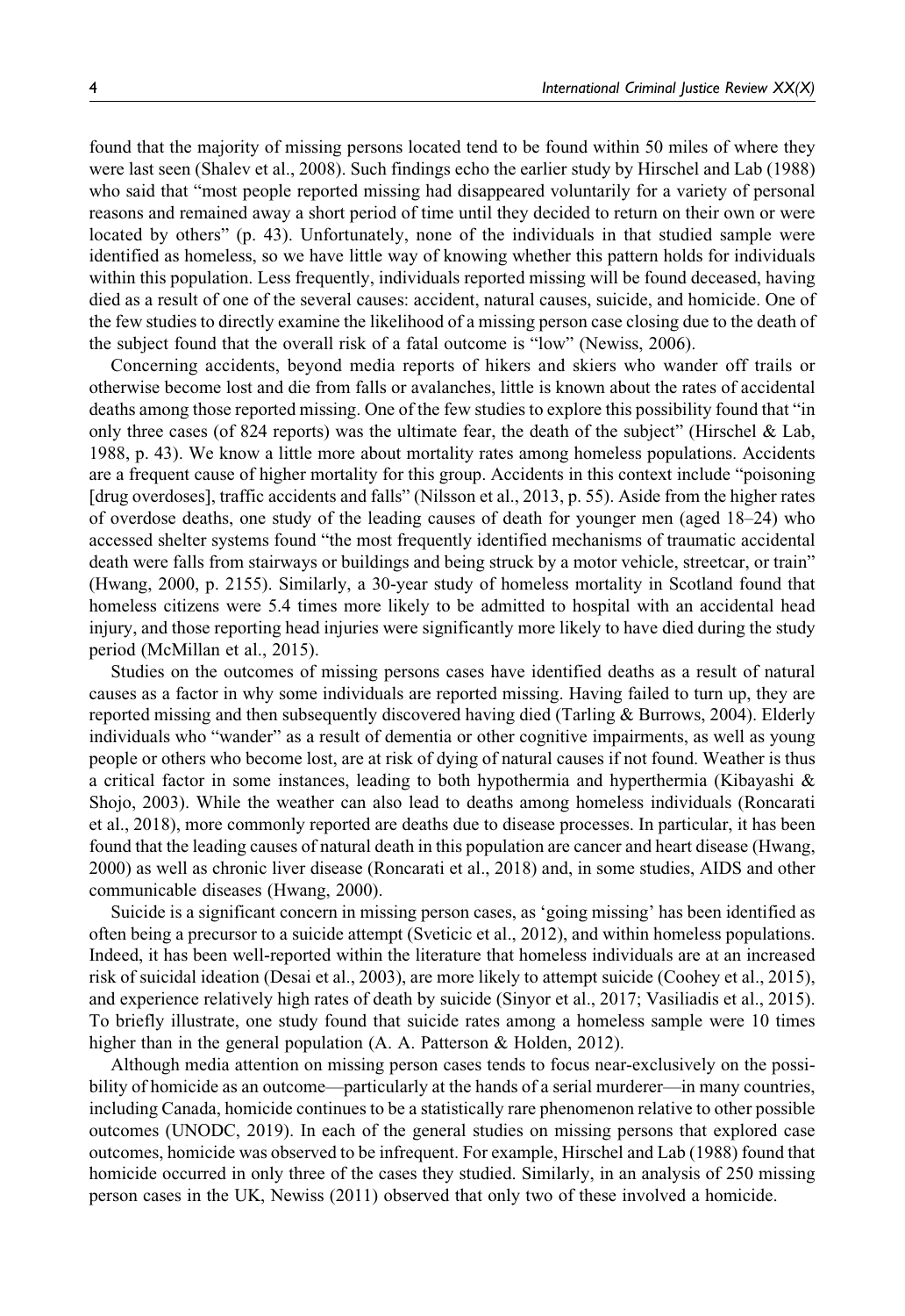Death by homicide is also infrequent within the homeless community. In a 10-year study of mortality rates among 708 homeless individuals in Sydney, Australia, researchers found that of the 83 who died, "there were no deaths from homicide" (Babidge et al., 2001, p. 106). Similarly, the Toronto shelter mortality study found that homicide was not a leading cause of death in any age category, including among those aged 18–24 years (Hwang, 2000). In contrast, homicide was a principal factor in deaths among young persons in a study of homeless mortality in Boston (Baggett et al., 2013). That said, homicide accounted for 21 (or 1.6%) of the 1,306 deaths recorded (Baggett et al., 2013). In a Dutch study, researchers reported that suicide and homicide caused 50% of all unnatural deaths; however, closer scrutiny revealed that homicide accounted for 9 of the 261 deaths at follow-up, behind suicide  $(n = 25)$ , which made up the bulk of these deaths (Slockers et al., 2018). Similarly, a study in Maryland noted that approximately 21% of violent deaths experienced by homeless citizens were homicides; however, the total number of homeless deaths observed was 279 of 14,327 deaths (Stanley et al., 2016). Therefore, while still high in relative terms when compared to the general population, the overall number of homicide deaths is low. It is worth noting, however, that there are no known national databases or data sets comprised of information on homeless victimization, including homicide rates within this population, and the possibility of underreporting exists in some countries—notably the United States—because police reports may not include information on housing status (Donley & Gaultieri, 2017).

As the preceding review of the literature makes evident, there is much we do not know about missing persons, and even less about the circumstances under which homeless individuals go missing, are reported missing, and are found.

# Method of Inquiry

The purpose of the present study is to address the following research questions:

- 1. What are the demographic, health, and other characteristics of homeless adults reported missing?
- 2. Under what circumstances are they reported missing?
- 3. What are the typical outcomes for closed cases involving homeless subjects?
- 4. What factors are associated with homeless people being reported as missing?

To answer these questions, missing persons data was collected from the record management system (RMS) of one municipal police service in Southwestern Ontario, Canada. This data set included all closed missing person reports for a 5-year period (2013–2018), as 5 years is the maximum retention period for these files. The choice to examine closed cases was made as, when cases are still classified as open (i.e., not resolved), there is often a large amount of missing data on the individual, and there is no information available on the case outcomes. To provide a fuller picture of the adult missing and homeless population, the decision was made to examine only those cases that had been concluded. The search produced 9,023 records involving reports where the primary role code assigned was 55 for "missing person." These records were extracted into an Excel file and then anonymized. All data handling was in accordance with university research ethics guidelines.

The initial data set was organized by unique personal identifier codes and contained occurrence report data as well as detailed data from any follow-up reports, including additional demographic and location information and relevant personal history (such as health information). As the focus of this study is on homeless adults, all records where the individual did not meet that criteria had to be manually excluded, which was done by sorting based on police codes: location type (homeless) and remarks (homeless or NFA for no fixed address; see Figure 1) and deleting irrelevant entries. Then, all entries involving anyone under the age of 22 (as the RMS classified 22 years old and above as "adult"), as well as anyone with no age information provided, were also manually deleted. The result was a final data set comprised of 291 records.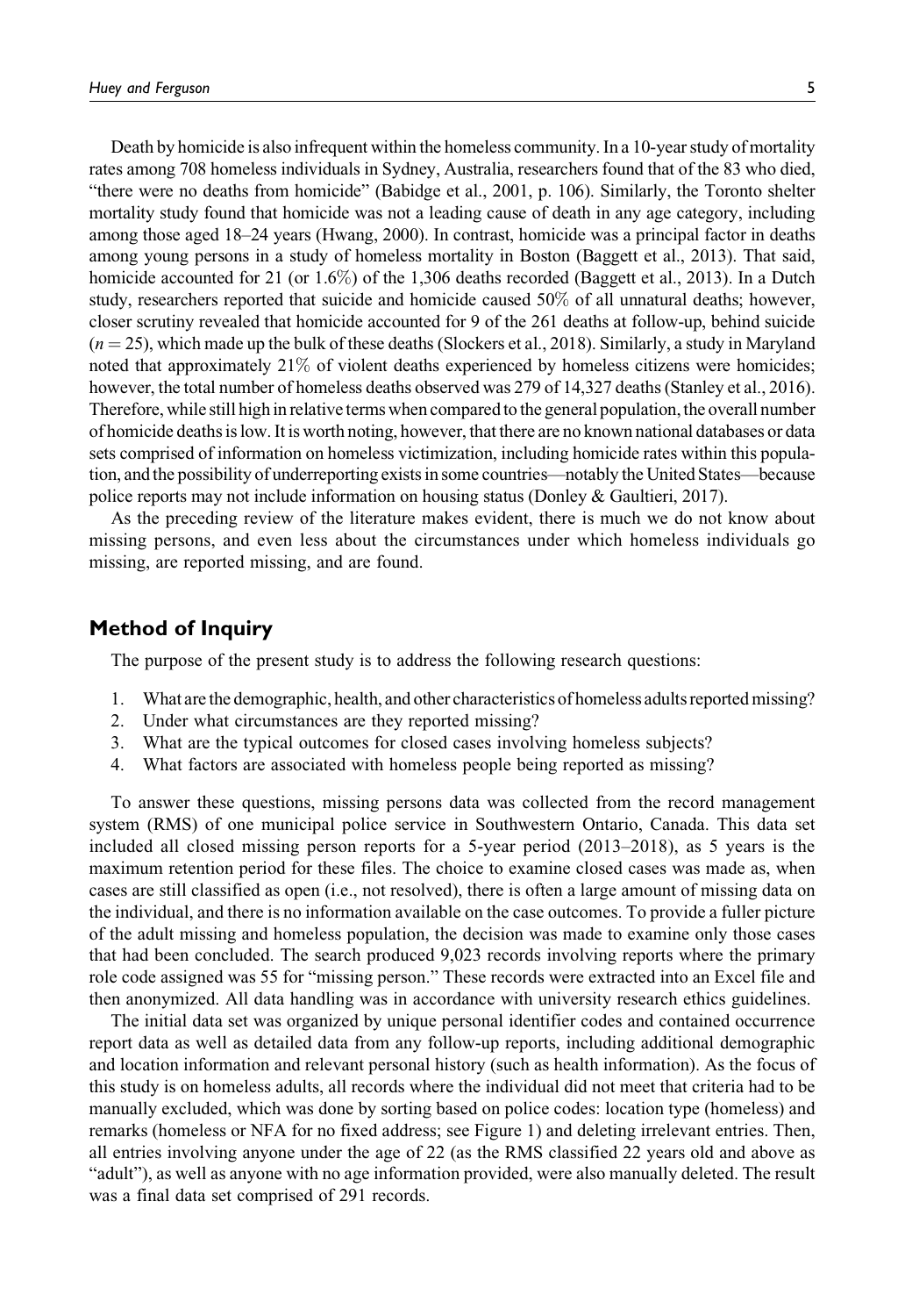



# Coding and Analysis

Given that police data contained both fixed and variable content, a mix of inductive and deductive thematic coding was employed. Demographic data were extracted from information entered in the form of fixed, preexisting codes in the RMS. This produced the following categories: "Gender" (male and female), "Age"  $(22-29 \text{ years}, 30-49 \text{ years}, 50-65 \text{ years}, \text{ and } 65+\text{ years}),$  "Race/ Ethnicity" (White, Aboriginal, Black, Hispanic, Other, blank), and "Health/Risk Factors" (drug/ alcohol dependency, mental disability/senile, physical disability, medical dependency, mental illness/possibly suicidal, other, and none known).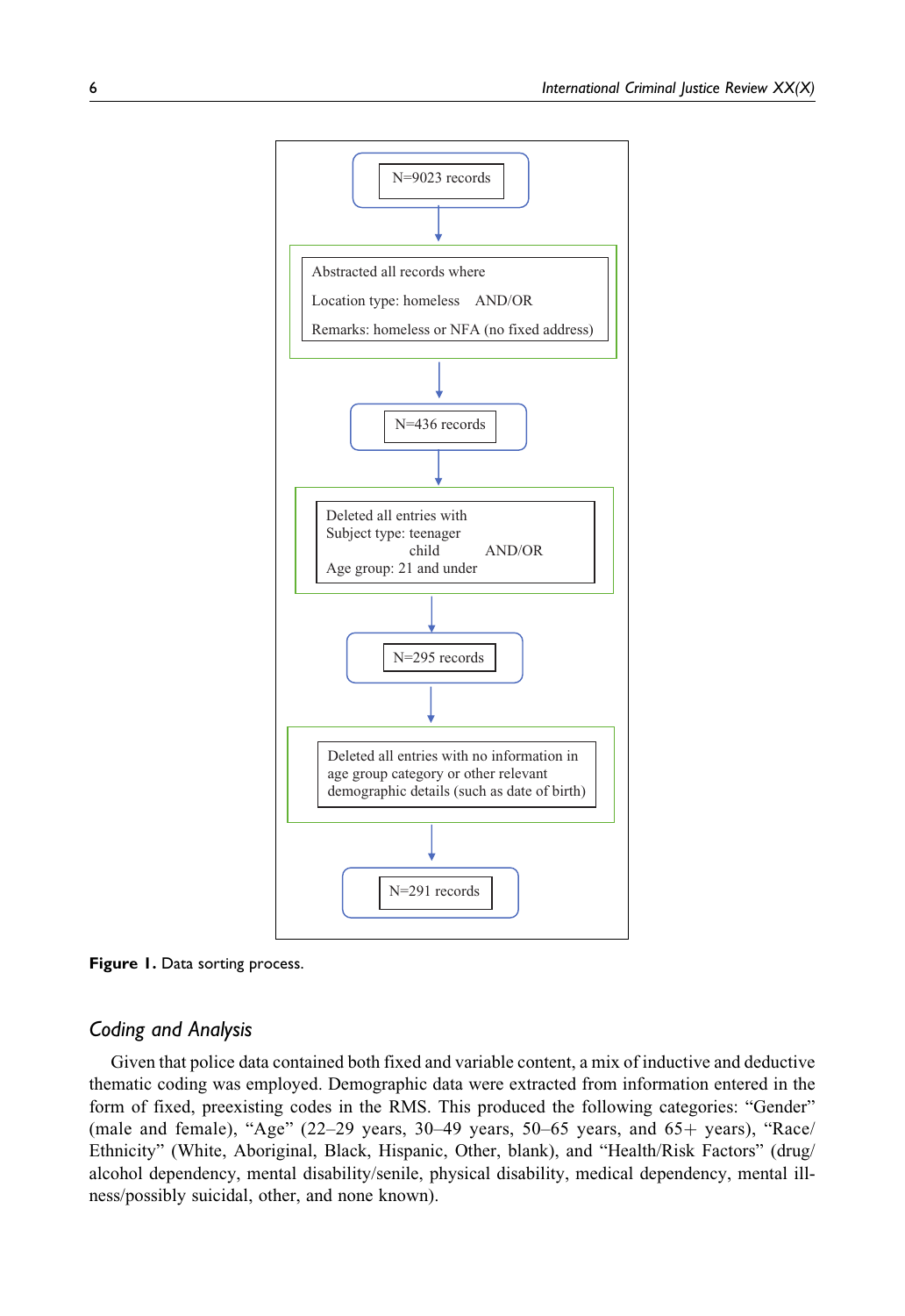Information as to an individual's history of repeat missing episodes was collected from data input under the police codes "missing before" and "missing previously." Reviewing the data on "missing before" provided a preexisting history classification system indicating whether the person went missing either repeatedly ("repeat"), chronically ("habitual/chronic"), never before ("no previous history"), or unknown. For "missing previously," the data provided either a "yes" or "no" as to whether the individual had any previous missing reports generated.

Mental health codes were constructed inductively from information entered into the "Remarks" field of each occurrence report. For example, under the thematic code "mental health," comments such as the "historical flag of MHA [Mental Health Act]" would be placed. These were then coded under the "Health/Risk Factor" category of "mental illness/possibly suicidal" and were remarked as "psychological problems" if a comment was noted for mental health being a reason for why the person was reported as missing.

Then, to answer the question "under what circumstances were individuals reported missing?" we drew on the responses to another preexisting police code titled "missing from." This resulted in the classification of eight different location types, which are the following: other commercial dwellings, halfway houses, dwelling units, streets/roads/highways, open areas, schools, hospitals, and homeless shelters/missions. To round out answers to this question reasons as to why individuals were "missing" were constructed inductively from information entered into the following field: "Remarks" (e.g., "failed to call in," "left shelter of own accord"). These were clustered under themes such as "missed curfew/appointment" ("failed to call in," "didn't return when expected"), "lost/ wandering" ("got lost on bus"), "missing from shelter," and "left" ("left shelter").

Case outcomes were derived from standard coroner categories for reported deaths (i.e., "natural," "accidental," "suicide," and "homicide"). Additionally, a category of "located" was included. The codes for outcomes were constructed inductively from the information entered into the following fields: Place located (e.g., "returned on own," "house residence," and "Howard Johnson"), remarks (e.g., "attempted suicide," "located in unit," and "failed to inform family she wasn't coming home"), and name type (e.g., "missing person," "arrest/chg [charge]," and "deceased").

# Verification

When it comes to both coding and analysis, verification affords researchers opportunities to increase the rigor of their work, and thus the validity and reliability of their findings. One of the ways in which this study departs from similar to other studies using police data is that we were able to verify both coding choices and interpretations with some of the front-line police officers at the police service from which the data were drawn. In this way, some potential mistakes concerning interpretation were avoided. For example, the frequently used term "women's shelter" or merely the name of the shelter (omitted here due to confidentiality) in the "Remarks" section of occurrence reports served as an internal code for officers. Officers who were familiar with the reporting processes at that shelter knew that shelter workers lacked discretion with late curfews, and thus reported women missing even when they knew they were likely to return. This information, otherwise unexplained by the officers, would have thwarted a better understanding of who gets reported missing and why.

# **Results**

# Demographic and Health Factors

Table 1 presents the demographic and health factors of all examined closed missing person reports from 2013 to 2018. As can be seen, the categories of female (86.6%) and White (60.1%) were largely overrepresented among the population of homeless persons reported missing. Aboriginal was the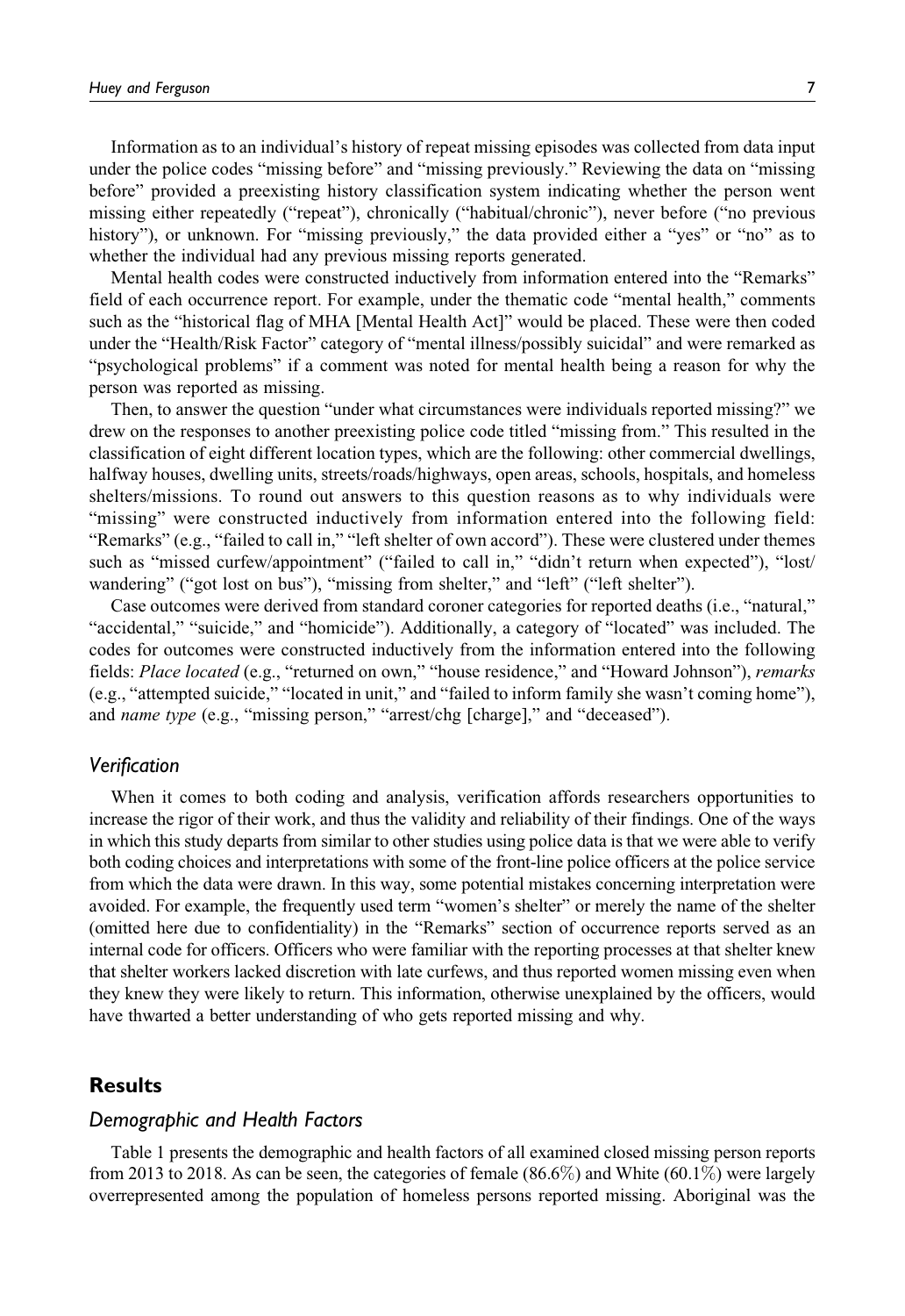| Characteristic     | Frequency (%) | Characteristic             | Frequency (%) |
|--------------------|---------------|----------------------------|---------------|
| Sex                |               | Drug/alcohol dependency    |               |
| Female             | 252 (86.6)    | Yes                        | 60(20.6)      |
| Male               | 39 (13.4)     | No                         | 231 (79.4)    |
| Race               |               | Mental disability/senility |               |
| White              | 175 (60.1)    | Yes                        | 18(6.2)       |
| Aboriginal         | 82 (28.2)     | No                         | 273 (93.8)    |
| <b>Black</b>       | 21(7.2)       |                            |               |
| Hispanic           | 2(0.7)        | Physical disability        |               |
| Other              | 4(1.4)        | Yes                        | 3(1.0)        |
| <b>Blank</b>       | 7(2.4)        | No                         | 288 (99.0)    |
| Medical dependency |               | Possibly suicidal          |               |
| Yes                | 9(3.1)        | Yes                        | 3(1.0)        |
| No                 | 282 (96.9)    | No                         | 288 (99.0)    |
| Other              |               | None known                 |               |
| Yes                | 10(3.4)       | Yes                        | 188 (64.6)    |
| No                 | 281 (96.6)    | No                         | 103(35.4)     |

Table 1. Demographic and Health Characteristics of Homeless Persons Reported Missing.

second most frequently documented missing homeless group, totaling 28.2% of reports. Approximately one fifth (20.6%) of missing person cases during this time period were found to be drug/alcohol dependent. The only other categories with high percentages are "Other" and "None Known," suggesting that there are substantial differences in the data recorded on homeless missing person cases due to incomplete information. A significant minority had a mental disability/senility (6.2%), medical dependency  $(3.1\%)$ , and physical disability  $(1.0\%)$  and were mentally ill/possibly suicidal  $(1.0\%)$ .

# Incident Characteristics

Characteristics regarding the incident and the factors surrounding the reporting of the incident are shown in Table 2. In nearly all of the cases (96.6%), homeless individuals were documented as missing from homeless shelters/missions. Reports state that individuals had no previous history of being reported as missing (40.2%); however, many were described as repeat (36.8%) and habitual/ chronic (22.7%) missing person cases. Thus, reports commonly involve individuals who go missing more than once as the majority are repeat and habitual/chronic missing cases (59.5%).

| Table 2. Incident Characteristics of Homeless Persons Reported Missing. |  |  |  |  |
|-------------------------------------------------------------------------|--|--|--|--|
|-------------------------------------------------------------------------|--|--|--|--|

| Incident Characteristics    | Frequency (%) |
|-----------------------------|---------------|
| Reported as missing from    |               |
| Homeless shelter/mission    | 281 (96.6)    |
| Hospital                    | 2(0.7)        |
| Other commercial dwelling   | 2(0.7)        |
| Streets, roads, or highways | 2(0.7)        |
| Dwelling unit               | 1(0.3)        |
| Halfway house               | (0.3)         |
| Open areas                  | 1(0.3)        |
| School                      | 1(0.3)        |
| Missing before?             |               |
| No previous history         | 117 (40.2)    |
| Repeat                      | 107 (36.8)    |
| Habitual/chronic            | 66 (22.7)     |
| Unknown                     | 1(0.3)        |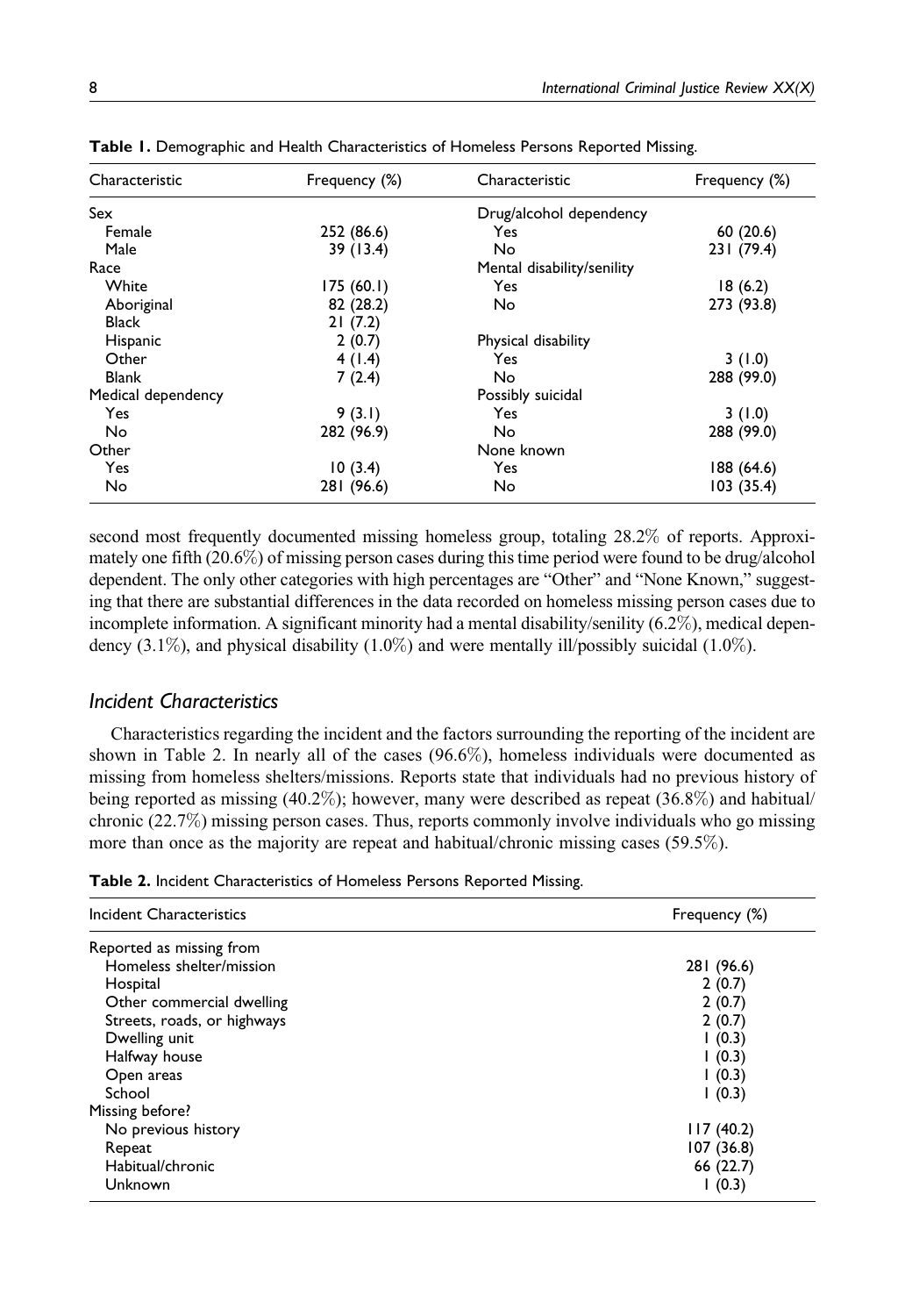#### Table 3. Reasons for Going Missing.

| Reason                         | Frequency (%) |  |
|--------------------------------|---------------|--|
| Missing from shelter/mission   | 79 (49.1)     |  |
| Missed curfew appointment      | 19(11.8)      |  |
| Alcohol and drugs              | 12(7.5)       |  |
| Error situation                | 11(6.8)       |  |
| Homeless                       | 9(5.6)        |  |
| Left                           | 8(5.0)        |  |
| Habitual/chronic               | 6(3.7)        |  |
| Psychological problems         | 6(3.7)        |  |
| Failed to call                 | 5(3.1)        |  |
| Adverse home/living conditions | 3(1.9)        |  |
| Lost/wandering                 | 3(1.9)        |  |
| Total                          | 161 (100.0)   |  |

Note. The total in this table will not match the total number of cases included in this study as some reports documented multiple reasons for why the individual went missing.

# Reasons for Being Reported as Missing

Reports also noted the reason(s) for why people are being reported as a missing person (see Table 3). Of the 291 reports, 140 cases had this information particularized in the "Remarks" section. Ergo, the vast majority of homeless missing person reports (52.0%) omitted such details. Of those that did include this information, a considerable amount  $(49.1\%)$  state the reason for going missing as missing from shelters/missions. Related to this, another explanation offered surrounds issues with curfew times and returning to their place of residence on time, which was detailed in 11.8% of reports. Specifically, multiple statements express that the individual did not return to the shelter or mission by the designated curfew time. Another reason for why individuals went missing was alcohol and drug problems, which was discussed in 7.5% of reports. Others identified that the filing of a missing person report was due to error situations (6.8%), in which there was a mix-up of communications concerning the whereabouts of the person reported missing. Interestingly, some reports (5.6%) described the person being homeless as the reason for going missing, such as "is currently homeless and decided to travel to montreal and ottaw." The remaining reasons for why individuals went missing were the following: The individual left on their own accord (5.0%), habitual/chronic missing persons (3.7%), psychological problems (3.7%), they failed to call and/ or check-in  $(3.1\%)$ , adverse home and living conditions  $(1.9\%)$ , and they are lost/wandering  $(1.9\%)$ .

# Case Outcomes

Table 4 shows the case outcomes of those reported as missing. As can be seen, 100% of the cases were located alive. Surprisingly, despite media stories fueling the notion that there is a large number of missing person cases involving homicides, this was not an outcome in any of the cases  $(0\%)$ . Additionally, there was one suicide attempt reported, no accidents, and no deaths due to natural causes. In essence, then, our preliminary study suggests that, concerning cases reported to police, outcomes for homeless citizens reported missing are very similar to those reported in the general population—that is, they are usually found alive and well (Payne, 1995; Shalev et al., 2008). This is not to suggest that homeless individuals are not at a higher risk of violent victimization more generally, as a wealth of research already indicates (D'Ercole & Struening, 1990; Perron et al., 2008), but rather that missing cases reported to police involving a homeless subject are just as likely to have a positive outcome as any other group reported as missing.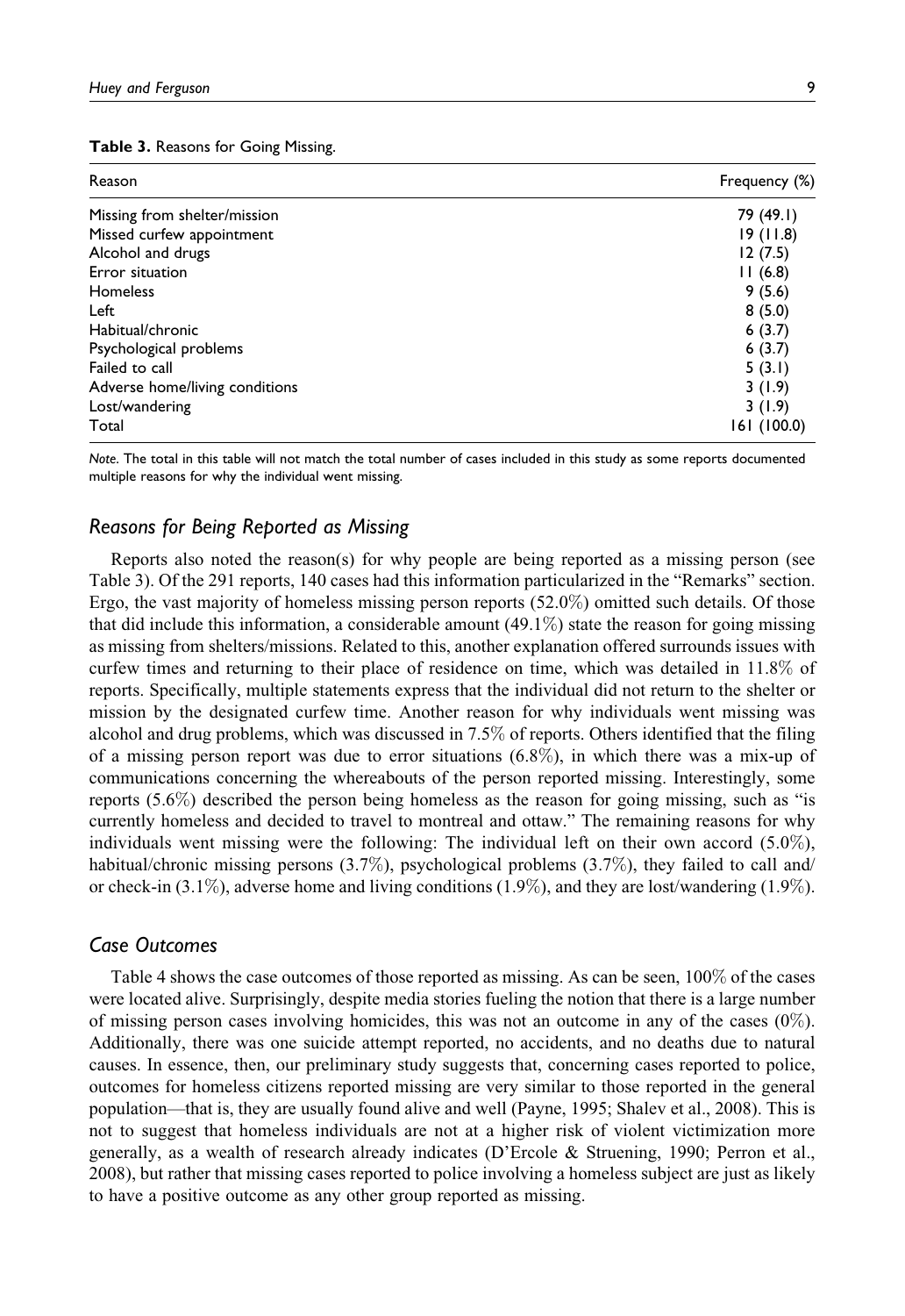| <b>Case Outcomes</b> | Frequency (%) |
|----------------------|---------------|
| Located alive        | 291 (100.0)   |
| Accident             | 0(0.0)        |
| Suicide              | 0(0.0)        |
| Natural              | 0(0.0)        |
| Homicide             | 0(0.0)        |

## Table 4. Case Outcomes.

Note. There was one suicide attempt noted in the case files.

# **Discussion**

Inspired by numerous media reports, commissions of inquiry into missing persons cases, and provincial reviews into police investigational processes in cases of missing and murdered individuals, the present study sought to examine the link between homelessness, missing person reports, and fatal outcomes. We did this by analyzing 291 closed missing persons case files involving a homeless subject that was reported missing from 2013 to 2018. The purpose of this article was to provide preliminary insights into this phenomenon through a descriptive analysis of these cases.

The overall demographic picture obtained from the data is that most homeless people reported missing are female and White. Although females constituted a large percentage of reported cases in this study, recent data highlights that they comprise 42% of adults reported missing across Canada (Canada's Missing, 2018) and 27% of the homeless population (ACPO, 2013). These results are inconsistent with national figures, which show that males go missing and occupy the homeless population more, suggesting that females are overrepresented among the homeless population reported missing in this city. However, females may disproportionately comprise these cases because they may be more likely to visit certain homeless shelters/missions. To expand on this, two of the included homeless shelters/missions were services specifically focused on assisting females in need, such as abused women, and research on homelessness in Canada highlights that Violence Against Women shelters are predominately occupied by females (Homeless Hub, 2017). This finding may represent the various economic, political, and social issues affecting women and influencing the link between homelessness and going missing, such as family violence and financial disparities (Homeless Hub, 2017). Future research would benefit from further exploring these matters and accounting for the gender-specific experiences when examining and developing policy responses to homelessness and missingness. While the vast majority of cases in this study are reported as White, scholarship indicates that Aboriginal people are overrepresented among the homeless population in virtually all cities in Canada (ACPO, 2013), whereby it is estimated that as many as 40% of the homeless population in Canada is Aboriginal (Canada Mortgage and Housing Corporation, 2001; Saddichha et al., 2014). However, finding that Aboriginal people are the second most frequently reported racial group in this city may be more so to do with the fact that the population of people in this city is mostly White (Statistics Canada, 2016). Thus, it could be hypothesized that these findings are an indication of the demographic characteristics of the city instead of revealing who is routinely reported as missing, which is consistent with other studies on missing persons (e.g., Hirschel & Lab, 1988;Sowerby & Thomas, 2017; Sveticic et al., 2012). Regardless, our findings imply that homeless women and Aboriginal people are disproportionately reported as missing when compared to the general population of this city and can, therefore, constitute a population perceived to be at risk. Additionally, we should note that the increased media coverage and public interest may also be helping to sensitize potential reporters to the issue of missing and murdered Indigenous women, thus helping to ensure cases are reported and resolved more quickly.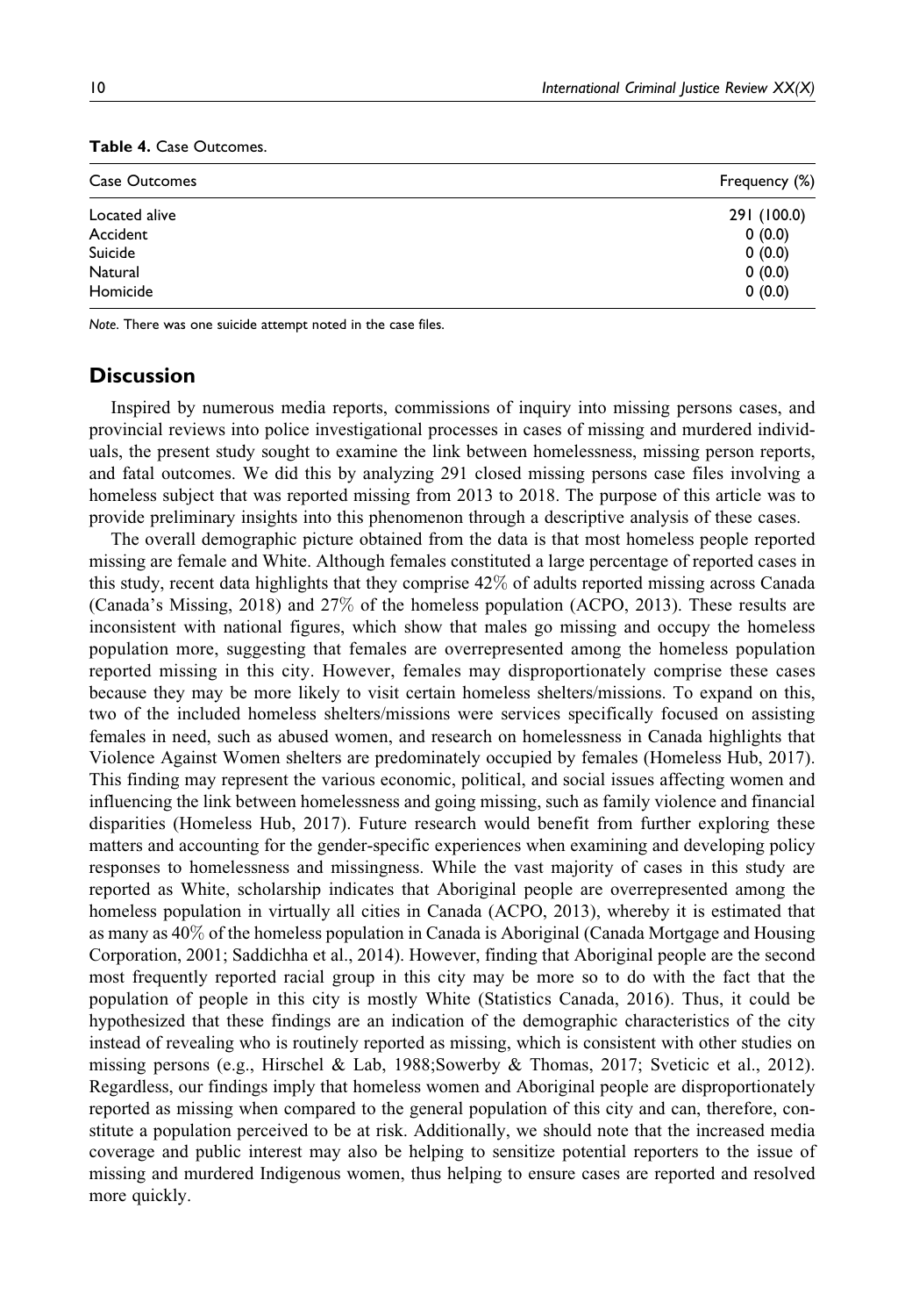Our results also show that those with a drug/alcohol addiction make up a more significant proportion of police missing person reports concerning homeless individuals. Coupled with the high prevalence of violence and victimization for the homeless, this gives rise to the possibility of increased exposure to harm. Thus, this observation can be thought of as concerning as this factor can contribute to the already existing problems associated with homelessness and going missing. This demonstrates one possible avenue for interventions to address the link between homelessness and missingness. Contrary to a previous study by Hirschel and Lab (1988), which examined the incident characteristics of missing person cases, a significant minority of cases were identified as having a medical dependency, mental disability/senility, and physical disability as well as being possibly suicidal. However, the extent to which these differences mirror the characteristics of homeless people reported as missing is questionable as there are several reports with no known information on these factors. While the substantial differences in the information documented influences data quality and availability, it must be noted that obtaining such information on this population has been established as challenging in existing scholarship (e.g., McNamara et al., 2012; Hirschel & Lab, 1988; G. T. Patterson, 2007). Since information on health factors was not collected on police report forms in a standardized manner, the percentages found for these characteristics are likely to be underestimates of the true situation.

Other factors identified were that missing homeless individuals often disappear from homeless shelters/missions and have a history of going missing. The high rates of homeless citizens going missing from shelters/missions are primarily due to reports being generated when these individuals fail to return at their designated curfew time and do not call into these facilities to communicate their whereabouts. This finding should be contextualized as the data involves information only on the missing homeless persons that are reported to the police and are involved with such services. Thus, it could be said that the higher rates of homeless individuals being reported as missing from shelters/ missions may, in part, be due to their contact with services as staff and others are expecting their return at a designated time. This may mitigate the issue of underreporting those as missing who live transient lifestyles due to their lack of consistent contacts and contact information (i.e., address). Additionally, it suggests that homeless people are less likely to be reported as missing by family and friends and are more likely to be reported by the services they are in touch with, if any. What this suggests is that homeless missing cases can be particularly problematic for the police for reasons such as their transient lifestyle, as mentioned above, but also because them being reported as missing relies on someone missing them at an expected location, whether that is a shelter/mission or family and friends. Regardless, the high incidence of reports generated due to them not returning for the shelter/mission curfew in time represents an area in which collaboration between the police and shelters/missions would benefit from exploring. Additionally, this exposes one area for policy initiatives, as well as future research, to focus on for the development of prevention and intervention strategies.

Finally, our primary focus here was on case outcomes and the volume of cases in which individuals were met with some type of fatality. Our data showed that all individuals reported missing were located alive. These results cohere with the existing international literature on missing person cases more generally, which has found that individuals are typically found alive (Cohen et al., 2008; Payne, 1995; Shalev et al., 2008; Tarling & Burrows, 2004). This is an important finding as, contrary to a significant body of often sensationalized media reportage, no cases involved a homicide or other fatal outcome. Indeed, in the majority of instances, individuals simply left shelters/missions and did not return by curfew or call in.

In sum, although preliminary in nature, this research is essential because it provides first insights into the reality of homeless missing person cases. Specifically, this study reveals that in the majority of reported cases, people are likely to go missing for reasons that have nothing to do with violence and victimization, contrary to media reportage and scholarly interest. Other key findings of this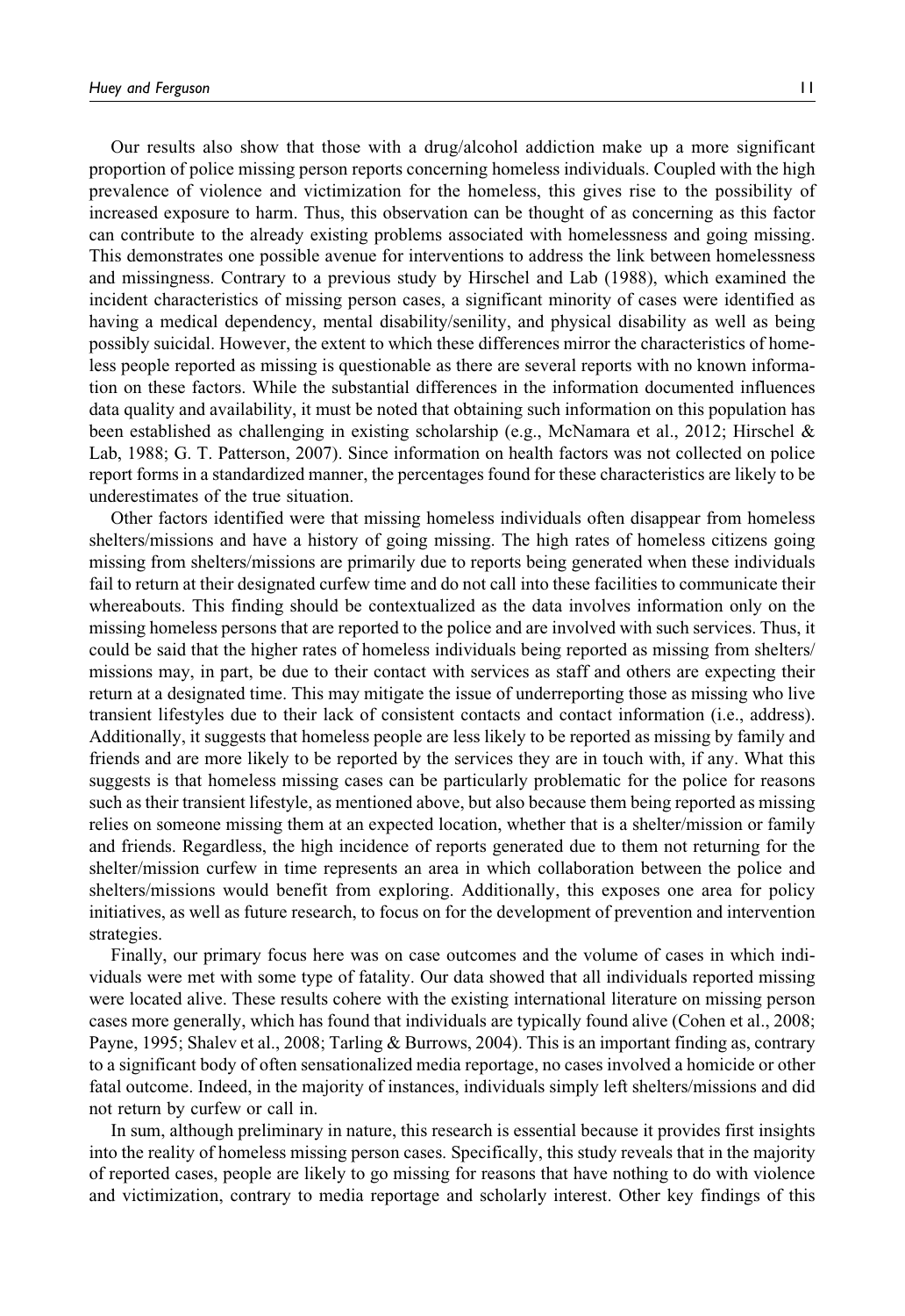study have been that there are high rates of missing person reports for those that are female and White, have a drug/alcohol addiction, and are from shelters/missions. Despite its contributions to scholarship on both homelessness and missing persons, there are a few limitations in the current study that should be addressed. First, this study is limited to an investigation of missing person reports filed with the police and does not gauge the extent to which people go missing without the matter being reported to law enforcement officials. Second, the information obtained in these reports is, at times, incomplete; thus, restricting the availability of data and influencing data quality. Future research would benefit from extending this analysis to include more police closed missing person reports as this study only considers one Canadian police service. Thus, including more agencies in other cities would help produce more insights into missing homeless individuals in Canada. As well, it must be noted that our results highlight that there are higher rates of White missing women, which is contrary to some existing literature that indicates that Aboriginal women are significantly overrepresented among the Canadian homeless population. Future studies, by examining other/more missing person files, may be able to explain this discrepancy in our findings.

# Declaration of Conflicting Interests

The authors declared no potential conflicts of interest with respect to the research, authorship, and/or publication of this article.

# Funding

The authors received no financial support for the research, authorship, and/or publication of this article.

# ORCID iD

Laura Huey<https://orcid.org/0000-0003-2508-9542>

# **Notes**

- 1. In Canada alone, these include The Independent Civilian Review Into *Missing Person* Investigations, the National Inquiry Into Missing and Murdered Indigenous Women and Girls, and the Missing Women Commission of Inquiry.
- 2. For example: Reclaiming Power and Place: The Final Report of the National Inquiry Into Missing and Murdered Indigenous Women and Girls (2019), Forsaken: The Report of the Missing Women Commission of Inquiry (2012), VPD Missing Women Investigation Review (2010), Those Who Take Us Away: Abusive Policing and Failures in Protection of Indigenous Women and Girls in Northern British Columbia, Canada (2013).

# **References**

- Association of Chief Police Officers (ACPO). (2013). Interim guidance on the management, recording and investigation of missing persons. Missing Persons Bureau. [http://www.acpo.police.uk/documents/crime/](http://www.acpo.police.uk/documents/crime/2013/201303-cba-int-guid-missingpersons.pdf) [2013/201303-cba-int-guid-missingpersons.pdf](http://www.acpo.police.uk/documents/crime/2013/201303-cba-int-guid-missingpersons.pdf)
- Albert, A. (1992). The nature of wandering in dementia: A Guttman scaling analysis of an empirical classification scheme. International Journal of Geriatric Psychiatry, 7(11), 783–787.
- Babidge, N. C., Buhrich, N., & Butler, T. (2001). Mortality among homeless people with schizophrenia in Sydney, Australia: a 10-year follow-up. Acta Psychiatra Scandinavica, 103(2), 105–110.
- Baggett, T. P., Hwang, S. W., O'Connell, J. J., Porneala, B. C., Stringfellow, E. J., Orav, E. J., Singer, D. E., & Rigotti, N. A. (2013). Mortality among homeless adults in Boston shifts in causes of death over a 15-year period. JAMA Internal Medicine, 173(3), 189–195.
- Canada Mortgage and Housing Corporation. (2001). Census housing series: Issue 6 revised—Aboriginal households. [http://www.cmhc-achl.gc.ca/odpub/pdf/63695.pdf?fr](http://www.cmhc-achl.gc.ca/odpub/pdf/63695.pdf?fr=1352419659330)=[1352419659330](http://www.cmhc-achl.gc.ca/odpub/pdf/63695.pdf?fr=1352419659330)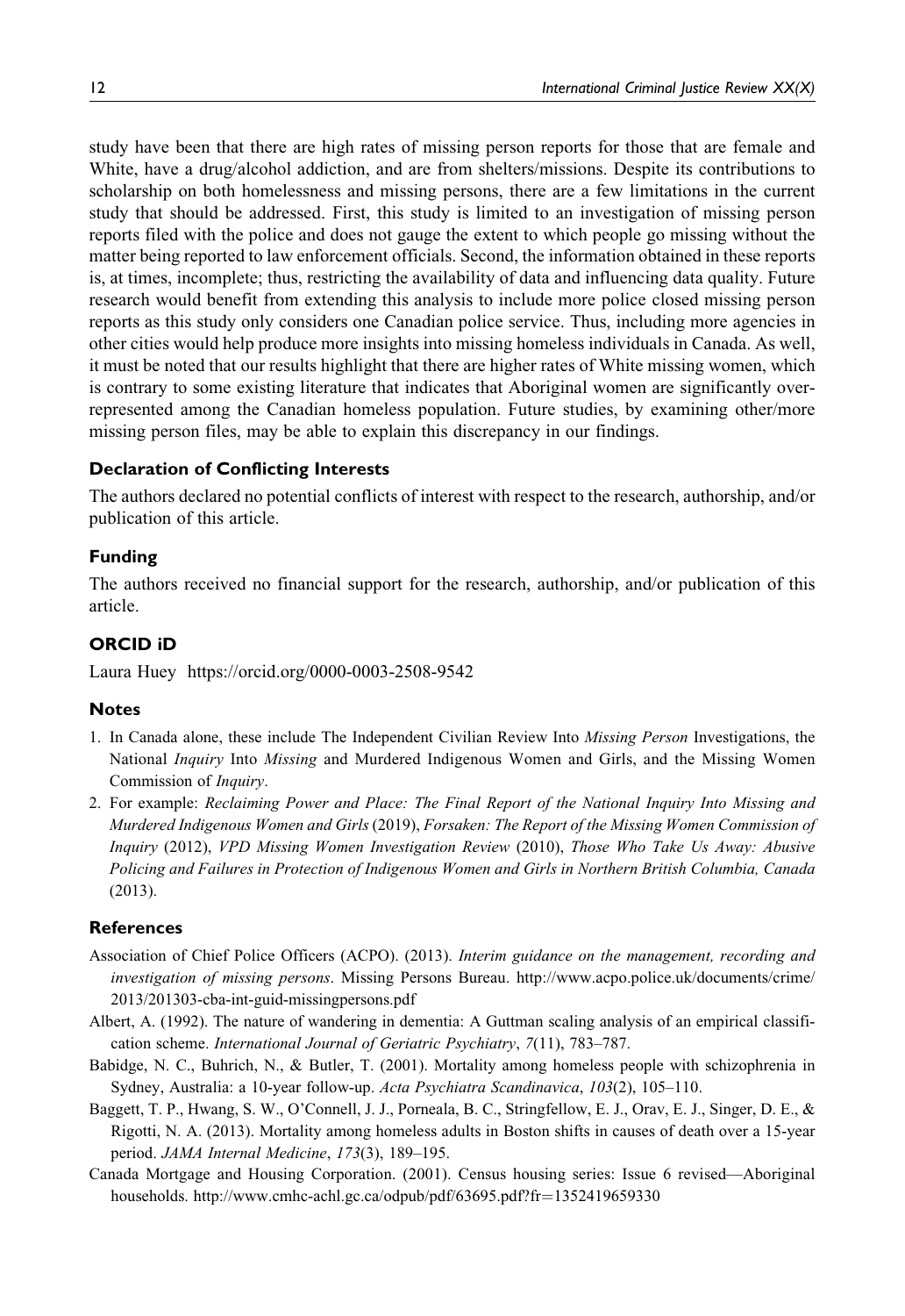- Canada's Missing. (2018). Background—2018 Fast fact sheet. [http://www.canadasmissing.ca/pubs/2018/](http://www.canadasmissing.ca/pubs/2018/index-eng.htm) [index-eng.htm](http://www.canadasmissing.ca/pubs/2018/index-eng.htm)
- Canadian Centre for Information on Missing Adults (CCIMA). (2012). Missing person's information. [https://](https://missingpersonsinformation.ca/) [missingpersonsinformation.ca/](https://missingpersonsinformation.ca/)
- Cohen, I. M., McCormick, A. V., & Plecas, D. (2008). A review of the nature and extent of uncleared missing persons cases in British Columbia. Canadian Electronic Library (Firm), Canadian Electronic Library—York University; University College of the Fraser Valley, School of Criminology & Criminal Justice, University of the Fraser Valley.
- Coohey, C., Easton, S. D., Kong, J., & Bockenstedt, J. K. W. (2015). Sources of psychological pain and suicidal thoughts among homeless adults. Suicide and Life-Threatening Behavior, 45(3), 271–280.
- D'Ercole, A., & Struening, E. (1990). Victimization among homeless women: Implications for service delivery. Journal of Community Psychology, 18, 141–152.
- Desai, R. A., Liu-Mares, W., Dausey, D. J., & Rosenheck, R. A. (2003). Suicidal ideation and suicide attempts in a sample of homeless people with mental illness. Journal of Nervous and Mental Disease, 191(6), 365–371.
- Donley, A. M., & Gualtieri, M. C. (2017). Homeless killer: An analysis of the media's portrayal of the victims of a serial killer. Deviant Behavior, 38(2), 226–239.
- Ferreira, V. (2018).The only alleged victim of Bruce MacArthur who was never reported missing just "never came back," friend says. National Post. [https://nationalpost.com/news/canada/the-only-alleged-victim-of](https://nationalpost.com/news/canada/the-only-alleged-victim-of-bruce-mcarthur-who-was-never-reported-missing-just-never-came-back-his-friend-says)[bruce-mcarthur-who-was-never-reported-missing-just-never-came-back-his-friend-says](https://nationalpost.com/news/canada/the-only-alleged-victim-of-bruce-mcarthur-who-was-never-reported-missing-just-never-came-back-his-friend-says)
- Fitzpatrick, K. M., La Gory, M. E., & Ritchey, F. J. (1993). Criminal victimization among the homeless. Justice Quarterly, 10, 353–368.
- Foy, S. (2016). A profile of missing persons: Some key findings for police officers. In S. Morewitz & C. Sturdy Colls (Eds.), Handbook of missing persons (pp. 7–18). Springer.
- Gibson, V., & Mathieu, E. (2018).Scott mission was "like home" for alleged serial killer victim Dean Lisowick. The Star. [https://www.thestar.com/news/crime/2018/01/30/scott-mission-was-like-home-for-alleged-serial](https://www.thestar.com/news/crime/2018/01/30/scott-mission-was-like-home-for-alleged-serial-killer-victim-dean-lisowick.html)[killer-victim-dean-lisowick.html](https://www.thestar.com/news/crime/2018/01/30/scott-mission-was-like-home-for-alleged-serial-killer-victim-dean-lisowick.html)
- Gilchrist, K. (2010). "Newsworthy" victims? Exploring differences in Canadian local press coverage of missing/murdered aboriginal and white women. Feminist Media Studies, 10(4), 1–23.
- Hansen, J. G., & Dim, E. E. (2019). Canada's missing and murdered indigenous people and the imperative for a more inclusive perspective. International Indigenous Policy Journal, 10(1), 1-21.
- Hirschel, J. D., & Lab, S. P. (1988). Who is missing? The realities of the missing persons problem. Journal of Criminal Justice, 16(1), 35–45.
- Homeless Hub. (2017). Housing, homelessness, and violence against women. [https://www.homelesshub.ca/](https://www.homelesshub.ca/sites/default/files/attachments/Housing%2C%20Homelessness%2C%20and%20VAW%20Discussion%20Paper%20Aug%202017.pdf) [sites/default/files/attachments/Housing](https://www.homelesshub.ca/sites/default/files/attachments/Housing%2C%20Homelessness%2C%20and%20VAW%20Discussion%20Paper%20Aug%202017.pdf)%[2C](https://www.homelesshub.ca/sites/default/files/attachments/Housing%2C%20Homelessness%2C%20and%20VAW%20Discussion%20Paper%20Aug%202017.pdf)%[20Homelessness](https://www.homelesshub.ca/sites/default/files/attachments/Housing%2C%20Homelessness%2C%20and%20VAW%20Discussion%20Paper%20Aug%202017.pdf)%[2C](https://www.homelesshub.ca/sites/default/files/attachments/Housing%2C%20Homelessness%2C%20and%20VAW%20Discussion%20Paper%20Aug%202017.pdf)%[20and](https://www.homelesshub.ca/sites/default/files/attachments/Housing%2C%20Homelessness%2C%20and%20VAW%20Discussion%20Paper%20Aug%202017.pdf)%[20VAW](https://www.homelesshub.ca/sites/default/files/attachments/Housing%2C%20Homelessness%2C%20and%20VAW%20Discussion%20Paper%20Aug%202017.pdf)%[20Discussion](https://www.homelesshub.ca/sites/default/files/attachments/Housing%2C%20Homelessness%2C%20and%20VAW%20Discussion%20Paper%20Aug%202017.pdf) %[20Paper](https://www.homelesshub.ca/sites/default/files/attachments/Housing%2C%20Homelessness%2C%20and%20VAW%20Discussion%20Paper%20Aug%202017.pdf)%[20Aug](https://www.homelesshub.ca/sites/default/files/attachments/Housing%2C%20Homelessness%2C%20and%20VAW%20Discussion%20Paper%20Aug%202017.pdf)%[202017.pdf](https://www.homelesshub.ca/sites/default/files/attachments/Housing%2C%20Homelessness%2C%20and%20VAW%20Discussion%20Paper%20Aug%202017.pdf)
- Horan, L., & Beauregard, E. (2018). Sexual violence against marginalized victims: Choice of victim or victim of choice? Victims and Offenders, 13(2), 277–291.
- Hwang, S. W. (2000). Mortality among men using homeless shelters in Toronto, Ontario. Caring for the Uninsured and Underinsured, 283(16), 2152–2157.
- James, M., Anderson, J., & Putt, J. (2008). *Missing persons in Australia* (Research and public policy series no. 86). Australian Institute of Criminology.
- Kibayashi, K., & Shojo, H. (2003). Accidental fatal hypothermia in elderly people with Alzheimer's disease. Medicine, Science and the Law, 43(2), 127–131.
- LePard, D. (2010). VPD missing women investigation review. [http://www.missingwomeninquiry.ca/wp-con](http://www.missingwomeninquiry.ca/wp-content/uploads/2010/10/Forsaken-ES-web-RGB.pdf) [tent/uploads/2010/10/Forsaken-ES-web-RGB.pdf](http://www.missingwomeninquiry.ca/wp-content/uploads/2010/10/Forsaken-ES-web-RGB.pdf)
- LePard, D., Demers, S., Langan, C., & Rossmo, D. K. (2015). Challenges in serial murder investigations involving missing persons. Police Practice and Research, 16(4), 328–340.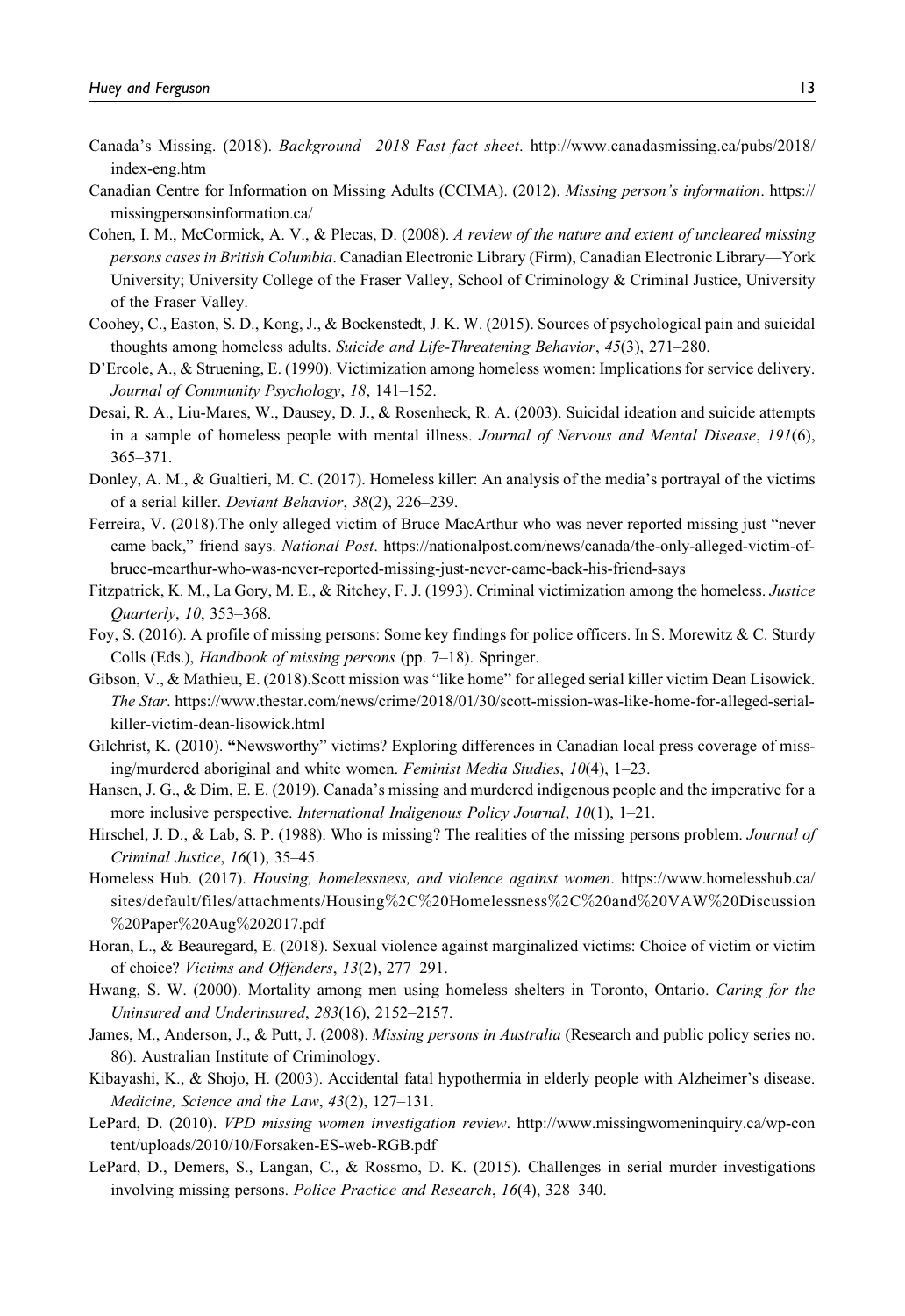- Lissemore, F. M., Shatzman, S., Clark, N., Nash, J., Miller, R., & Lerner, A. J. (2019). Dementia reported missing: Use of an online search engine to track outcomes in persons with dementia reported missing. Alzheimer Disease & Associated Disorders, 33(2), 142–146.
- McMillan, T. M., Laurie, M., Oddy, M., Menzies, M., Stewart, E., & Wainman-Lefley, J. (2015). Head injury and mortality in the homeless. Journal of Neurotrauma, 32(2), 116–119.
- McNamara, R. H., Crawford, C., & Burns, R. (2012). Policing the homeless: Policy, practice, and perceptions. Policing: An International Journal of Police Strategies & Management, 36(2), 357–374.
- Morton, K. (2016). Hitchhiking and missing and murdered indigenous women: A critical discourse analysis of billboards on the highway of tears. Canadian Journal of Sociology, 41(3), 299–326.
- National Inquiry Into Missing and Murdered Indigenous Women and Girls. (2019). Reclaiming power and place: The final report of the national inquiry into missing and murdered indigenous women and girls. <https://www.mmiwg-ffada.ca/>
- Newiss, G. (2006). Understanding the risk of going missing: Estimating the risk of fatal outcomes in cancelled cases. Policing: An International Journal of Police Strategies & Management, 29(2), 246–260.
- Newiss, G. (2011). Learning from fatal disappearances: A report by missing people. [http://www.missingpeople.](http://www.missingpeople.org.uk/files/Research%20publications%20and%20presentations/Learning_from_Fatal_Disapearances_2011.pdf) [org.uk/files/Research](http://www.missingpeople.org.uk/files/Research%20publications%20and%20presentations/Learning_from_Fatal_Disapearances_2011.pdf)%[20publications](http://www.missingpeople.org.uk/files/Research%20publications%20and%20presentations/Learning_from_Fatal_Disapearances_2011.pdf)%[20and](http://www.missingpeople.org.uk/files/Research%20publications%20and%20presentations/Learning_from_Fatal_Disapearances_2011.pdf)%[20presentations/Learning\\_from\\_Fatal\\_Disapearances\\_](http://www.missingpeople.org.uk/files/Research%20publications%20and%20presentations/Learning_from_Fatal_Disapearances_2011.pdf) [2011.pdf](http://www.missingpeople.org.uk/files/Research%20publications%20and%20presentations/Learning_from_Fatal_Disapearances_2011.pdf)
- Nilsson, S. F., Hjorthøj, C. R., Erlangsen, A., & Nordentoft, M. (2013). Suicide and unintentional injury mortality among homeless people: A Danish nationwide register-based cohort study. European Journal of Public Health, 24(1), 50–56.
- Oppal, W. (2012). Forsaken: The report of the missing women commission of inquiry United Nations Office on Drugs and Crime (UNODC) 2019. Global Study on Homicide. [https://www.unodc.org/documents/data-and](https://www.unodc.org/documents/data-and-analysis/gsh/Booklet1.pdf)[analysis/gsh/Booklet1.pdf](https://www.unodc.org/documents/data-and-analysis/gsh/Booklet1.pdf)
- Pakes, F., Shalev-Greene, K., & Marsh, C. (2014). Crisis, trauma and loss: An exploratory study into those who "come to notice" to police and health services and subsequently abscond. International Journal of Police Science & Management, 16(4), 297–307.
- Patterson, A. A., & Holden, R. R. (2012). Psychache and suicide ideation among men who are homeless: A test of Shneidmans model. Suicide & Life-Threatening Behavior, 42(2), 147.
- Patterson, G. T. (2007). Examining missing person police reports to identify the service needs of runaway youth and their families. Journal of Human Behavior in the Social Environment, 16(3), 73–88.
- Payne, M. (1995). Understanding "going missing": Issues for social work and social services. British Journal of Social Work, 25, 333–348.
- Perron, B. E., Alexander-Eitzman, B., Gillepsie, D. F., & Pollio, D. (2008). Modeling the mental health effects of victimization among homeless persons. Social Science and Medicine, 67(9), 1475–1479.
- Roncarati, J. S., Baggett, T. P., O'Connell, J. J., Hwang, S. W., Cook, E. F., Krieger, N., & Sorensen, G. (2018). Mortality among unsheltered homeless adults in Boston, Massachusetts, 2000-2009. JAMA Internal Medicine, 178(9), E1–E7.
- Royal Canadian Mounted Police. (2019). Missing persons unit. [http://www.rcmp-grc.gc.ca/ab/community](http://www.rcmp-grc.gc.ca/ab/community-communaute/mis-dis/index-eng.htm)[communaute/mis-dis/index-eng.htm](http://www.rcmp-grc.gc.ca/ab/community-communaute/mis-dis/index-eng.htm)
- Saddichha, S., Linden, I., & Krausz, M. R. (2014). Physical and mental health issues among homeless youth in British Columbia, Canada: Are they different from older homeless adults? Journal of the Canadian Academy of Child and Adolescent Psychiatry, 23(3), 200–206.
- Shalev, K., Schaefer, M., & Morgan, A. (2008). Investigating missing persons cases: How can we learn where they go or how far they travel. International Journal of Police Science & Management, 11(2), 123–129.
- Sinyor, M., Kozloff, N., Reis, C., & Schaffer, A. (2017). An observational study of suicide death in homeless and precariously housed people in Toronto. Canadian Journal of Psychiatry, 62(7), 501–505.
- Slockers, M. T., Nusselder, W. J., Rietjens, J., & Van Beeck, E. F. (2018). Unnatural death: A major but largely preventable cause-of-death among homeless people? The European Journal of Public Health, 28(2), 248–252.